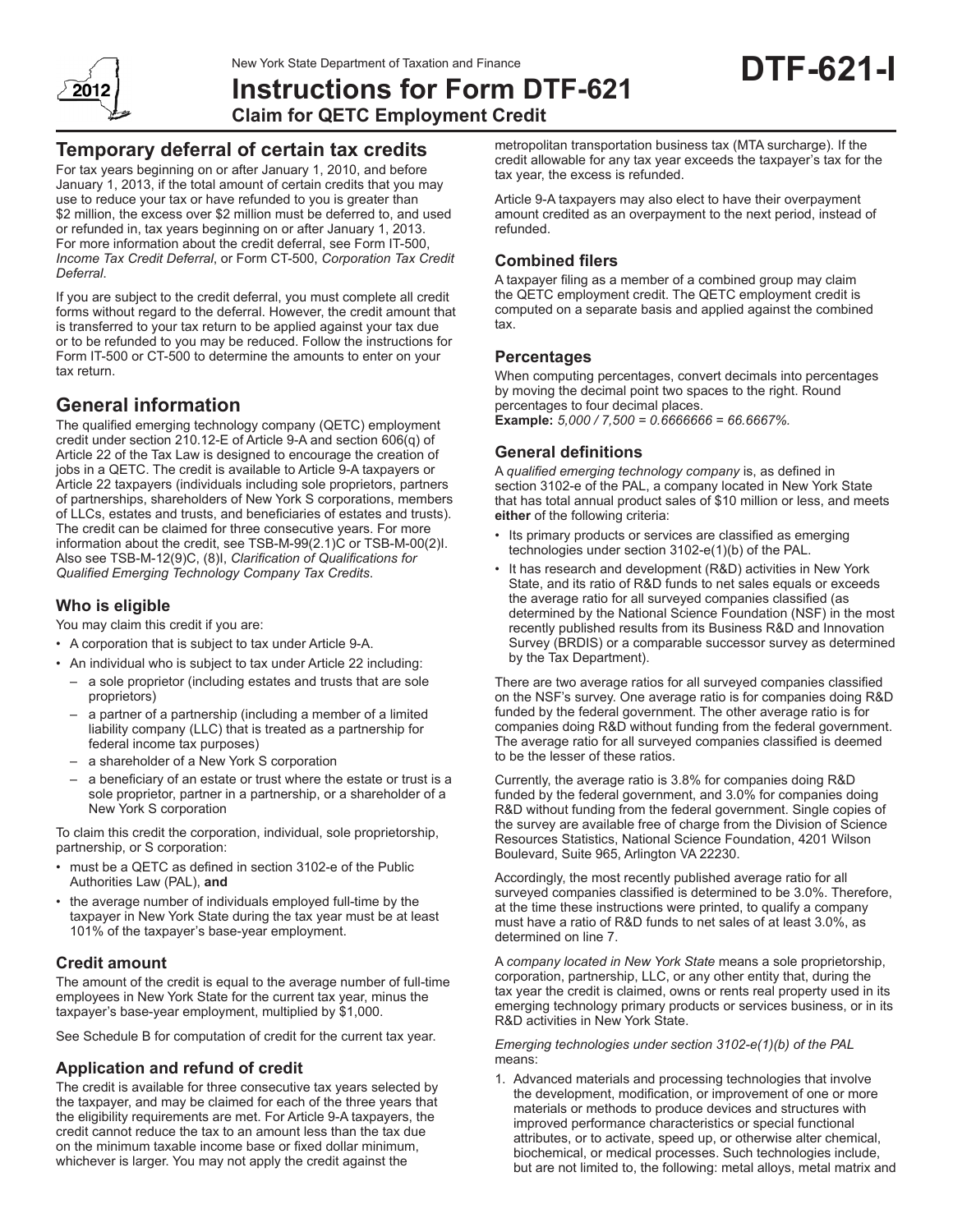ceramic composites, advanced polymers, thin films, membranes, superconductors, electronic and photonic materials, bioactive materials, bioprocessing, genetic engineering, catalysts, waste emissions reduction, and waste processing technologies.

- 2. Engineering, production, and defense technologies that involve knowledge-based control systems and architectures, advanced fabrication and design processes, equipment, and tools; or propulsion, navigation, guidance, nautical, aeronautical and astronautical ground and airborne systems, instruments, and equipment. Such technologies include, but are not limited to, the following: computer-aided design and engineering, computer-integrated manufacturing, robotics and automated equipment, integrated circuit fabrication and test equipment, sensors, biosensors, signal and image processing, medical and scientific instruments, precision machining and forming, biological and genetic research equipment, and environmental analysis, remediation, control, and prevention equipment; defense command and control equipment, avionics and controls, guided missile and space vehicle propulsion units, military aircraft, and space vehicles; and surveillance, tracking, and defense warning systems.
- 3. Electronic and photonic devices and components for use in producing electronic, optoelectronic, or mechanical equipment, and products of electronic distribution with interactive media content. Such technologies include, but are not limited to, the following: microprocessors, logic chips, memory chips, lasers, and printed circuit board technology; electroluminescent, liquid crystal, plasma, and vacuum fluorescent displays; optical fibers, magnetic and optical information storage, and optical instruments; lenses, and filters, simplex and duplex data bases, and solar cells.
- 4. Information and communication technologies, equipment and systems that involve advanced computer software and hardware, visualization technologies, and human interface technologies. Such technologies include, but are not limited to, the following: operating and applications software, artificial intelligence, computer modeling and simulation, high-level software languages, neural networks, processor architecture, animation and full-motion video, graphics hardware and software, speech and optical character recognition, high-volume information storage and retrieval, data compression, broadband switching, multiplexing, digital signal processing, and spectrum technologies.
- 5. *Biotechnologies,* defined as technologies involving the scientific manipulation of living organisms, especially at the molecular or the submolecular genetic level, to produce products conducive to improving the lives and health of plants, animals, and humans; and the associated scientific research and pharmacological, mechanical, and computational applications and services connected with these improvements. Such activities include, but are not limited to, the following: alternative mRNA splicing; DNA sequence amplification; antigenetic switching; bioaugmentation; bioenrichment; bioremediation; chromosome walking; cytogenetic engineering; DNA diagnosis, fingerprinting, and sequencing; electroporation; gene translocation; genetic mapping; site-directed mutagenesis; biotransduction; biomechanical and bioelectrical engineering; and bioinformatics.
- 6. *Remanufacturing technologies*, defined as processes whereby eligible commodities are restored to their original performance standards and are thereby diverted from the solid waste stream, retaining the majority of components that have been through at least one life cycle, and replacing consumable portions to enable such commodities to be restored to their original functions. For the purposes of this subdivision, *eligible commodities* means commodities (excluding paper) used in conjunction with or as a part of equipment performing the functions of facsimile machines, photocopiers, printers, duplication equipment, or any combination thereof, including, but not limited to the following: magnetic ink character recognition cartridges, photo conductor assemblies, electrostatic cartridges, thermal imaging cartridges, toner cartridges, ink jet cartridges, and printer cartridges. *Eligible commodities* also includes equipment used to record

single frame images on film, where such equipment and film are marketed and sold as a single integrated consumer product, and where such equipment and film may be submitted in whole to a photograph processor for the purposes of processing.

*Total annual product sales* means the amount reported, or that should have been reported for federal income tax purposes, as gross receipts or sales from the sale of all products during the tax year that the credit is claimed.

*Net sales* means total annual product sales minus the amount reported, or that should have been reported for federal income tax purposes, as returns and allowances during the tax year that the credit is claimed.

*Primary products or services* means that more than 50% of a taxpayer's receipts from products or services are derived from emerging technology products or services during the tax year that the credit is claimed. Alternatively, if a business has no receipts from the sales of products and services, if more than 50% of the business' expenses are attributable to emerging technologies during the tax year that the credit is claimed, the business satisfies the test.

*Base‑year employment* means the average number of individuals employed full time by the taxpayer in New York State during the three tax years immediately preceding the first tax year in which the credit is claimed. If the taxpayer provided full-time employment in the state for only part of the three-year base period, the credit cannot be claimed until the tax year following the first full tax year (a period of at least 12 calendar months) the taxpayer provided some full-time employment in the state.

*Full-time employment* means a job consisting of at least 35 hours per week, or two or more jobs that together constitute the equivalent of a job of at least 35 hours per week. A seasonal job that meets these requirements constitutes full-time employment if the job is continuous for at least three months.

## **Information and definitions from the survey**

The following information and definitions are from the NSF's BRDIS.

R&D includes **all** of the following:

- planned systematic pursuit of new knowledge or understanding toward general application (basic research)
- acquisition of knowledge or understanding to meet a specific, recognized need (applied research)
- application of knowledge or understanding toward the production or improvement of a product, service, process, or method (development)

R&D activities include the following:

- Activities that incorporate
	- basic and applied research in the sciences and engineering,
	- design and development of new products and processes, and
	- enhancement of existing products and processes.
- Activities carried on by persons trained, either formally or by experience, in
	- biological sciences (such as medicine),
	- computer science,
	- engineering,
	- mathematical and statistical sciences, and
	- physical sciences (such as chemistry and physics).
- Activities that take place in
	- separate R&D organizational units of the company,
	- company laboratories, and
	- technical groups not part of an R&D organization.

The following activities are excluded from R&D:

- R&D from acquired companies prior to acquisition (in process R&D)
- Amortization above the actual cost of property and equipment related to your R&D activities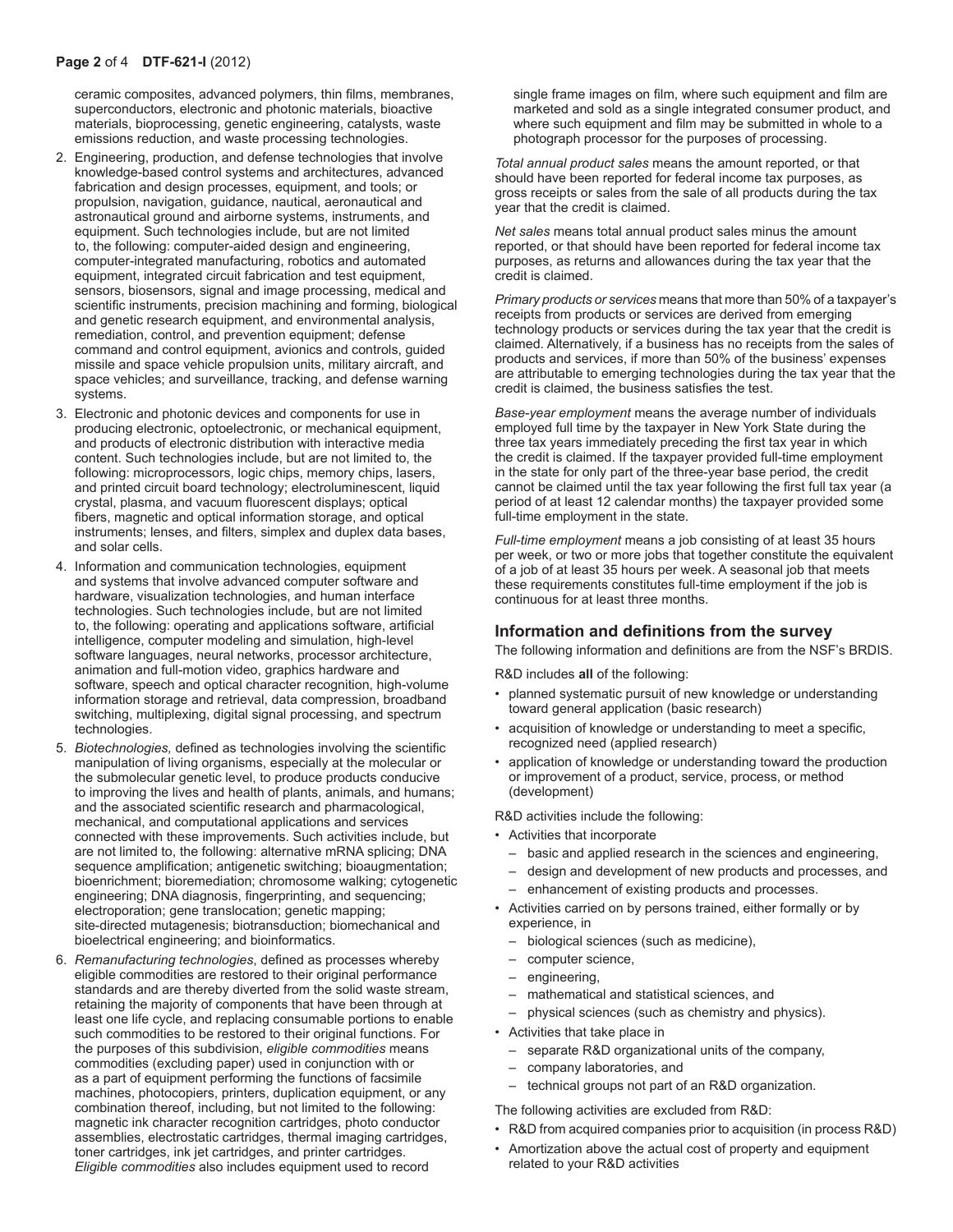- Test and evaluation once a prototype becomes a product model
- Routine product testing
- Geological and geophysical exploration activities
- Technical services including
	- quality and quantity control,
	- technical plant sanitation control, and
	- troubleshooting in connection with breakdowns in full-scale production.
- Advertising programs to promote or demonstrate new products or processes
- Assistance in preparation of speeches and publications for persons not engaged in R&D
- Social science R&D includes the following:
	- personnel R&D
	- economic R&D
	- artificial intelligence and expert systems R&D
	- consumer, market, and opinion R&D
	- engineering psychology R&D
	- management and organizational R&D
	- actuarial and demographic R&D
	- educational processes and applications R&D
	- R&D in law

*Basic research* is the pursuit of new scientific knowledge or understanding that does not have specific immediate commercial objectives; however, it may be in fields of present or potential commercial interest.

*Applied research* applies the findings of basic research or other existing knowledge toward discovering new scientific knowledge that has specific commercial objectives with respect to new products, services, processes, or methods.

*Development* is the systematic use of knowledge or understanding gained from research or practical experience directed toward the production or significant improvement of useful products, services, processes, or methods including the design and development of prototypes, materials, devices, and systems.

#### **Include** as development:

- expenditures for designing and conducting clinical trials of drugs, pharmaceuticals, or other products that have not been marketed
- software development including designing or adapting software (or both) if the application has commercial value (exclude software development for internal use); beta versions of software being developed that have potential commercial application; and design and operation of pilot plants and semiwork plants
- engineering activity required to advance the design of a product or process so it meets specific functional and economic requirements
- design, construction, and testing of prototypes and models including test models for defense contracts
- design for special manufacturing equipment and tools
- preparation of reports, drawings, formulas, specifications, standard practice instructions, or operating manuals

#### **Exclude** as development:

- software development intended for internal company use only
- routine technical services to customers
- toolmaking and tool tryout
- production of detailed construction drawings and manufacturing blueprints

# **Line instructions**

See the instructions for your tax return for the *Privacy notification* or if you need help contacting the Tax Department.

**Individuals (including sole proprietors), S corporations, fiduciaries, and partnerships:** Complete Schedule A, Schedule B, and Schedule C.

**A married couple in a business enterprise that made an IRC 761(f) election to file two federal Schedule C forms instead of a partnership return:** If you file jointly, compute your credit amount as if you were filing one federal Schedule C for the business (enter the total of all applicable amounts from both federal Schedule C forms). Complete Schedule A, Schedule B, and Schedule C.

#### **Partners (including corporate partners), shareholders of New York S corporations, and beneficiaries of estates or trusts:**  Complete line A and Schedule C.

Corporate partners must also complete Schedule D.

**Corporations:** Complete Schedule A, Schedule B, Schedule C, and Schedule D.

**Note:** If more than one of the above applies to you, complete all appropriate schedules on one Form DTF-621.

## **Line A**

**Partner:** Enter your share of the partnership's credit on line A. Provide the name and identification number of the partnership.

**Shareholder:** Enter your share of the New York S corporation's credit on line A. Provide the name and identification number of the New York S corporation.

**Beneficiary:** Enter your share of the estate or trust credit on line A. Provide the name and identification number of the estate or trust.

The partnership, New York S corporation, estate or trust should provide you with your share of the credit to be entered on line A.

If you are claiming a credit from more than one partnership, New York S corporation, or trust, combine all amounts on line A and submit a list showing a breakdown of the amounts and the name and identification number of each entity.

# **Schedule A – Eligibility requirements**

**All** of the questions in Schedule A **pertain to the tax year for which you are claiming the credit.**

## **Part 2 – QETC business activities**

#### **Research and development (R&D) activities**

**Lines 4 through 7 –** Complete lines 4 through 7 to determine if the R&D funds percentage on line 6 equals or exceeds the average ratio for all surveyed companies as last determined by the NSF (currently 3.0%). For more information, see the definition of a *qualified emerging technology company* on page 1.

**Line 4 –** Enter the amount paid or incurred in the conduct of R&D activities. These funds are the same as those used by the NSF in its most recent survey and represent expenditures paid or incurred in the conduct of R&D activities during the tax year that the credit is claimed.

**Include** as expenses:

- wages, salaries, and related costs
- materials and supplies consumed
- R&D depreciation
- cost of computer software used in R&D activities
- utilities, such as telephone, telex, electricity, water, and gas
- travel costs and professional dues
- property taxes and other taxes (except income taxes) incurred on account of the R&D organization or the facilities they use
- insurance expenses
- maintenance and repair, including maintenance of buildings and grounds